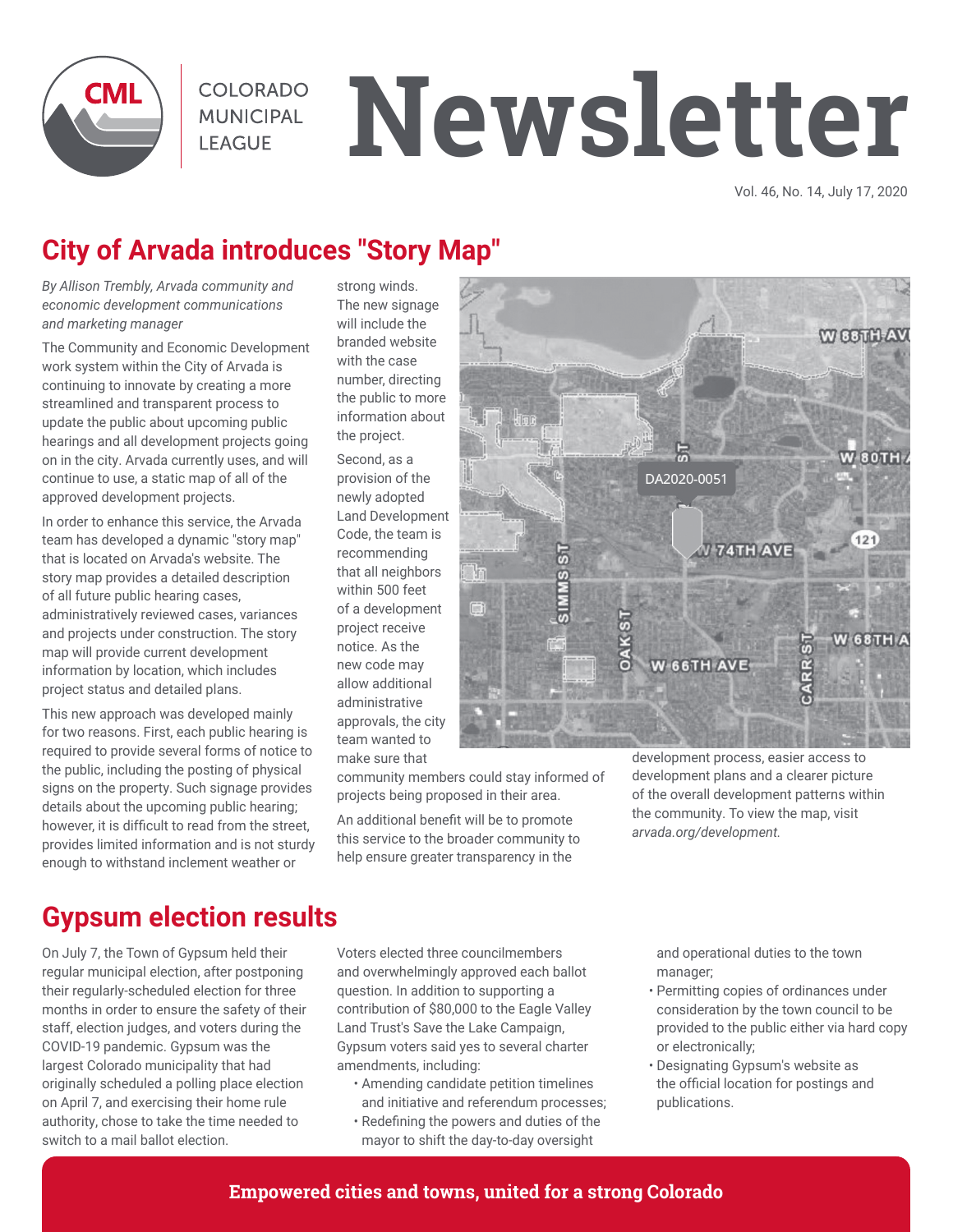## **CML Virtual Conference**

CML's Virtual Conference is **Aug. 25–27**. This conference will have plenty of opportunities for interaction with your fellow municipalities, a virtual exhibit hall, and of course a wealth of valuable sessions to help your municipality adjust to the new normal. For more information and to register, visit *cml.org/virtualconference*.

# **In memory**

CML extends our condolences to the family and friends of Sue Spencer, who died recently at the age of 81. Spencer was a former Fort Morgan councilmember and CML District One president. Spencer served on the council for 16 years, including six years as the council president.

# **Recognition**

The International City/County Management System recently announced the 2020 Local Government Excellence award winners. CML would like to extend a congragulations to William Bell, Montrose city manager for his recognition and award for the Career Development in Memory of L.P. Cookingham.

For more information, visit *bit.ly/2BOfXGH*.



#### COLORADO **MUNICIPAL Newsletter** LEAGUE

*CML Newsletter* (ISSN 7439903) is published biweekly by the Colorado Municipal League, 1144 Sherman St., Denver, CO 80203-2207, for Colorado's municipal officials. (USPS 075-590) Periodical postage paid in Denver, Colorado.

#### **Designer and editor: Courtney Forehand Circulation/mailing lists: Mark Vanderbrook**

POSTMASTER: Send address change form 3579 to Colorado Municipal League, 1144 Sherman St., Denver, CO 80203-2207; (p) 303-831-6411 / 866-578-0936; (f) 303-860-8175.

Subscription to *CML Newsletter* is offered as a portion of member dues. Cost to nonmembers is \$300 a year.

**Get this newsletter by email. The CML Newsletter is available by email three days before it arrives in the mail! Sign up at**  *bit.ly/CMLNewsletter***.**

# **Long-serving Colorado state auditor appointed to GASB**

Last week, The Board of Trustees of the Financial Accounting Foundation announced the appointment of Dianne Ray to a five-year term on the Governmental Accounting Standards Board (GASB). Ray's GASB term began July 1 through June 30, 2025.

In her current role as Colorado's state auditor, Ray has been widely recognized for her innovative leadership style including in 2012, by the Colorado Society of Certified Public Accountants and in May 2015, by the University of Colorado Denver's School of Public Affairs. In total, Ray brings more

than 25 years of practice in governmental accounting and auditing to the position.

Prior to becoming the state auditor, Ray served as the Office of the State Auditor's (OSA) Deputy State Auditor primarily responsible for the financial audit of the State of Colorado. Ray began her career at the OSA in 2002 as Director of the Local Government Audit Division. Prior to joining the OSA, Ray worked in local governments for 15 years, including as Director of Finance and Administration for the City of Louisville.

For more information, visit *bit.ly/328lXEL*.

# **Grant funding and resources for improving air quality**

The Regional Air Quality Council (RAQC) is the lead air quality planning agency for the nine-county Denver Metro/North Front Range Ozone Nonattainment Area. The RAQC works to improve air quality and protect Colorado's health, environment and economy through planning, policy development, program implementation and a variety of outreach and education efforts that local communities and their respective businesses can take advantage of and benefit from, including:

### **Charge Ahead Colorado (CAC)**

CAC is an electric vehicle and infrastructure (charging stations) grant funding program formed in partnership by the RAQC and Colorado Energy Office. For more information, visit *bit.ly/2Ze6uB8*, or email Matt Mines at mmines@raqc.org.

### **ALT Fuels Colorado (AFC)**

AFC is a grant program that incentivizes the replacement and scrappage of pre-2009 vehicles with cleaner, Fully Electric and Renewable Natural Gas fleet vehicles. For more information, visit *bit.ly/3gJD7N4*, or email Matt Goble at mgoble@raqc.org.

### **Mow Down Pollution (MDP)**

2 CML Newsletter for other lawn and garden equipment, the In partnership with The Home Depot, MDP is offering a limited number of \$150 vouchers for new electric mowers to area residents who recycle their gas-powered mowers. Participants use an online application system and vouchers are redeemable at one of eight participating Home Depots in the area. While in the past vouchers have been offered

program this year is limited to lawn mowers. For more information, visit *bit.ly/3gJJwYD*, or email Susan Johnson at sjohnson@raqc.org.

#### **Simple Steps. Better Air. (SSBA)**

SSBA is a public awareness and outreach program to educate residents about groundlevel ozone pollution and actions to improve air quality. SSBA offers a variety of resources and materials for community outreach, such as social media posts, infographics, collateral materials and more. Residents can visit *SimpleStepsBetterAir.org* to learn how ground-level ozone pollution affects them and what they can do to help. To download a Clean Air Cadet Kids Activity Book in English or Spanish, visit *bit.ly/2BRbHWW*. Contact Sara Goodwin for SSBA resources or more information at sgoodwin@raqc.org.

#### **Ozone Action Alerts**

Summertime ozone season officially began on June 1. You can sign up for email or text Ozone Action Alerts at *bit.ly/3gL8t5V* and find out what simple steps you can take to minimize ozone emissions at *bit.ly/3gNE3jC*.

#### **The Air Monitor Newsletter**

In an effort to keep interested stakeholders informed of current happenings with RAQC programs, partners, and air quality news and events, the RAQC created The Air Monitor quarterly e-newsletter. You can read the most current issue at *bit.ly/3gNeC1G*. If you are interested in subscribing to the newsletter, visit *bit.ly/2ALfLHt* or email Sara Goodwin at sgoodwin@raqc.org.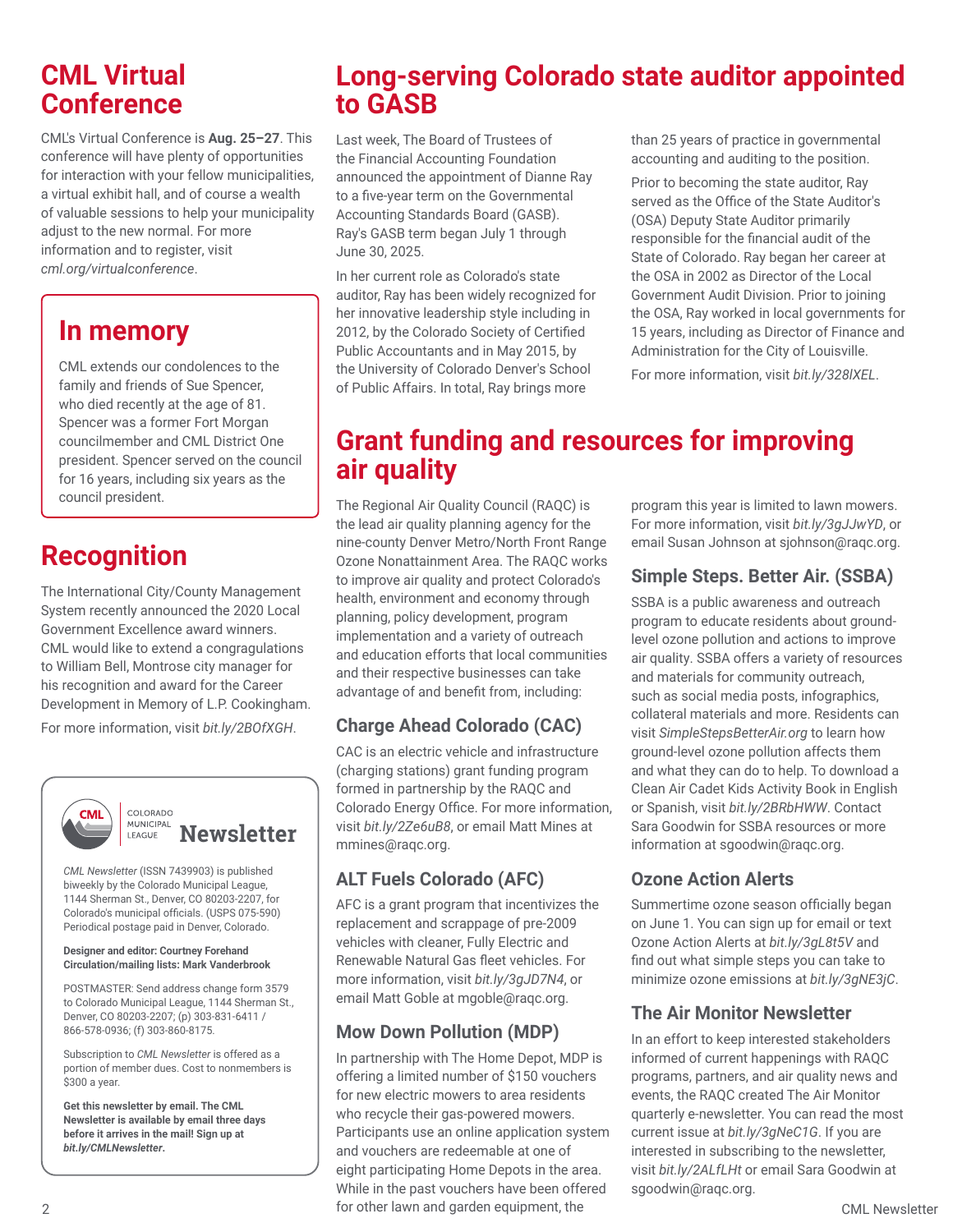# **Research corner: Pew releases analysis of job loss data**

Between February and May 2020, the number of employed workers fell by 20.6 million. This 13% decrease in employment in the first three months of the COVID-19 recession is more than double the decrease seen in two years of the Great Recession (which saw a loss of 8 million jobs, or 5%, from the end of 2007 to the end of 2009). In a recent analysis of government data, Pew Research Center found that certain groups of workers have felt the impact of COVID-19 more than others, including women, especially Hispanic women; immigrants; young people; and those with less education. These demographics have been greatly impacted given their prevalence in the three sectors – leisure and hospitality, education and health services, and retail

trade – that accounted for 59% of the total loss in nonfarm jobs from February to May. Specifically, Pew noted:

- The COVID-19 downturn is the first of eight downturns in the past half-century in which more women (11.5 million) than men (9 million) lost their jobs.
- Hispanic women, who are more likely than other groups to be employed in leisure and hospitality services, have experienced a steeper decline in employment (-21%) in the COVID-19 downturn than other women or men.
- Employment among immigrant workers (-19%) has decreased more sharply than among U.S.-born workers (-12%).
- Young adult workers ages 16 to 24 have been the age group most impacted by this latest downturn, seeing a 25%

decrease in jobs. This group was also the most severely impacted during the Great Recession, with a decrease of 15% in employment.

• Workers without any college education are more likely to have lost their jobs than workers with at least some college education. While this pattern is consistent with previous recessions, teleworking may have played more of a role in 2020: 62% of workers with a college degree or higher had the option to telework as of February, compared to 22% of high school graduates who did not go to college.

For further analysis into the demographic breakdown of COVID-19 related job losses, please visit *pewrsr.ch/2MW8M17*.

# **Cherry Hills Village city manager retires**



Cherry Hills Village City Manager Jim Thorsen will retire effective **July 31**. Thorsen stated he has "served 35 wonderful years in local government and feels this is the right time to step away from this career that has brought much joy and occasional anguish." Upon receiving Thorsen's resignation, Mayor Russell Stewart stated, "Jim made the Village a better place, and for that we offer a sincere thank you for all he has done and wish him the very best in retirement." The city council will hold a retirement presentation at their **July 21** meeting and encourages everyone to watch the live stream at *www.cherryhillsvillage.com*.

# **Telework Tomorrow**

A program of DRCOG

**REGIONAL AIR QUALITY COUNCIL** 

**wayto** 

Way to Go is offering Denver region employers support through their new program, Telework Tomorrow. While the workplace impacts of COVID-19 remain unclear, Way to Go can help your company formalize and implement a telework policy that fits your needs. Way to Go's Commuter Consultants offer free one-onone assistance. For more information, contact waytogo@drcog.org.

For more information about the Telework Tomorrow program, visit *bit.ly/324wWiz*. To view the toolkit, visit *bit.ly/2CrRyGw*.

# **Course notebook**

Register now for the 2020 Emerging Manager Summer Camp, **July 30–July 31**. This virtual event is free for Colorado City and County Management Association members, and only \$25 for non-members. Join your fellow emerging managers for spark talks, keynote speakers, panels, and hands-on breakout sessions. Day one will dive into the why and how of building diverse teams, followed by virtual and regional mixers. Day two will focus on how local government leaders can intentionally design communications that are inclusive of and effective for all our community members. For more information and to register, visit *bit.ly/3fj9wd9*.

## **GOCO announces 2020 strategic plan**

Great Outdoors Colorado (GOCO) is pleased to announce the official adoption of its 2020 strategic plan. The plan explores a new, values-based approach to grantmaking for GOCO that reflects the priorities of GOCO's partners, the needs of our state, and ideas for how GOCO can support those within its constitutional mission. To download the plan in English or Spanish, and to access GOCO's new fiscal year 2021 grant calendar, visit *bit.ly/2CqRves*.

3 July 17, 2020